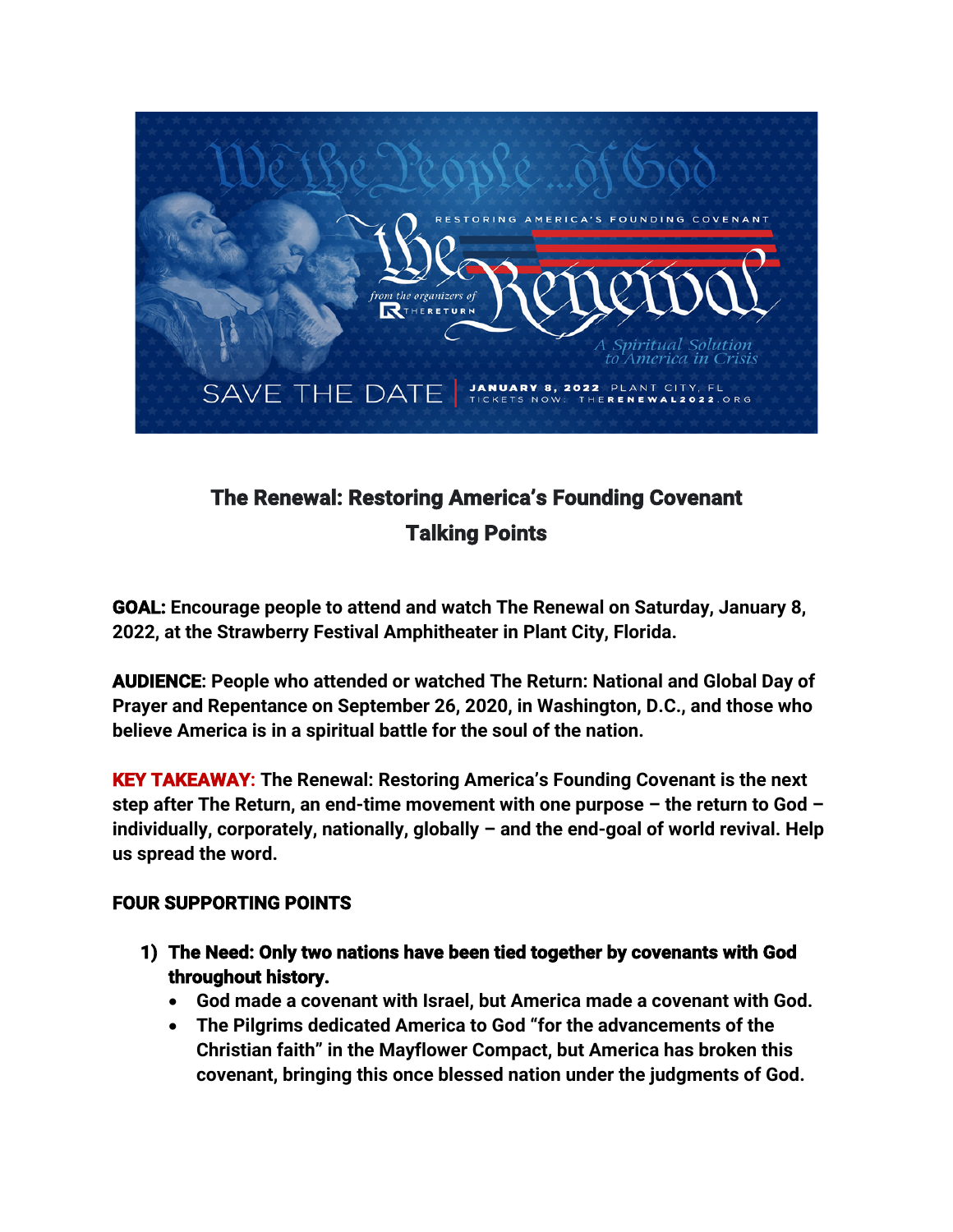- **In response, The Renewal is a spiritual solution to a nation in crisis. This battle must be won in the spiritual realm lead by God. So, we must pray, then take a step of bold faith to re-establish America's covenant with God and plead for His mercy as we seek to restore our foundational values based on God's Word.**
- **2) The Program: Faith leaders will share about America's history, its spiritual foundations, and the importance of its covenant with God.** 
	- **The participants include The Return Co-Founder Rev. Kevin Jessip, Defending the Republic Founder Sidney Powell, New York Times bestselling author Rabbi Jonathan Cahn, MyPillow CEO Mike Lindell, Times Square Church General Overseer Carter Conlon, Regeneration Nashville Pastor Kent Christmas, former Congresswoman Michele Bachmann, Lt. Gen. William "Jerry" Boykin, and many others.**
	- **The Renewal is not a political event. The Renewal is a spiritual solution to the current state of affairs in the land. Re-covenanting and reconciliation combine to be the next biblical step in the five-step renewal process (Repentance, Reconciliation, Restoration, Revival, Reformation) for the faithful remnant to usher in the mercy of the Lord.**
	- **The Renewal is part of a global movement of prayer and repentance spreading to all continents. It began September 26, 2020, in Washington, D.C. with The Return. An estimated 250,000 people attended the gathering and about 42 million watched it on television or via simulcast in 180 nations in 90 languages.**
	- **Based on the biblical template, The Renewal is the next step after The Return. It started with The Return with repentance, now we're going through reconciliation and restoration, which is renewing the covenant we broke with God. The fires, plagues, floods, and everything we are seeing are no different than the redemptive judgments ancient Egypt experienced. After this renewal step, we believe the revival is coming.**
	- **The date of The Renewal – January 8 – is based off Exodus 1:8 and Deuteronomy 1:8, verses in which God instructed the ancient Hebrews, after suffering oppression in Egypt and wandering in the desert for 40 years, to take possession of the Promised Land.**
- **3) The Problem: America is at a critical turning point in history. It has forgotten its heritage, values, morality, integrity, and the eternal rules of order and right.**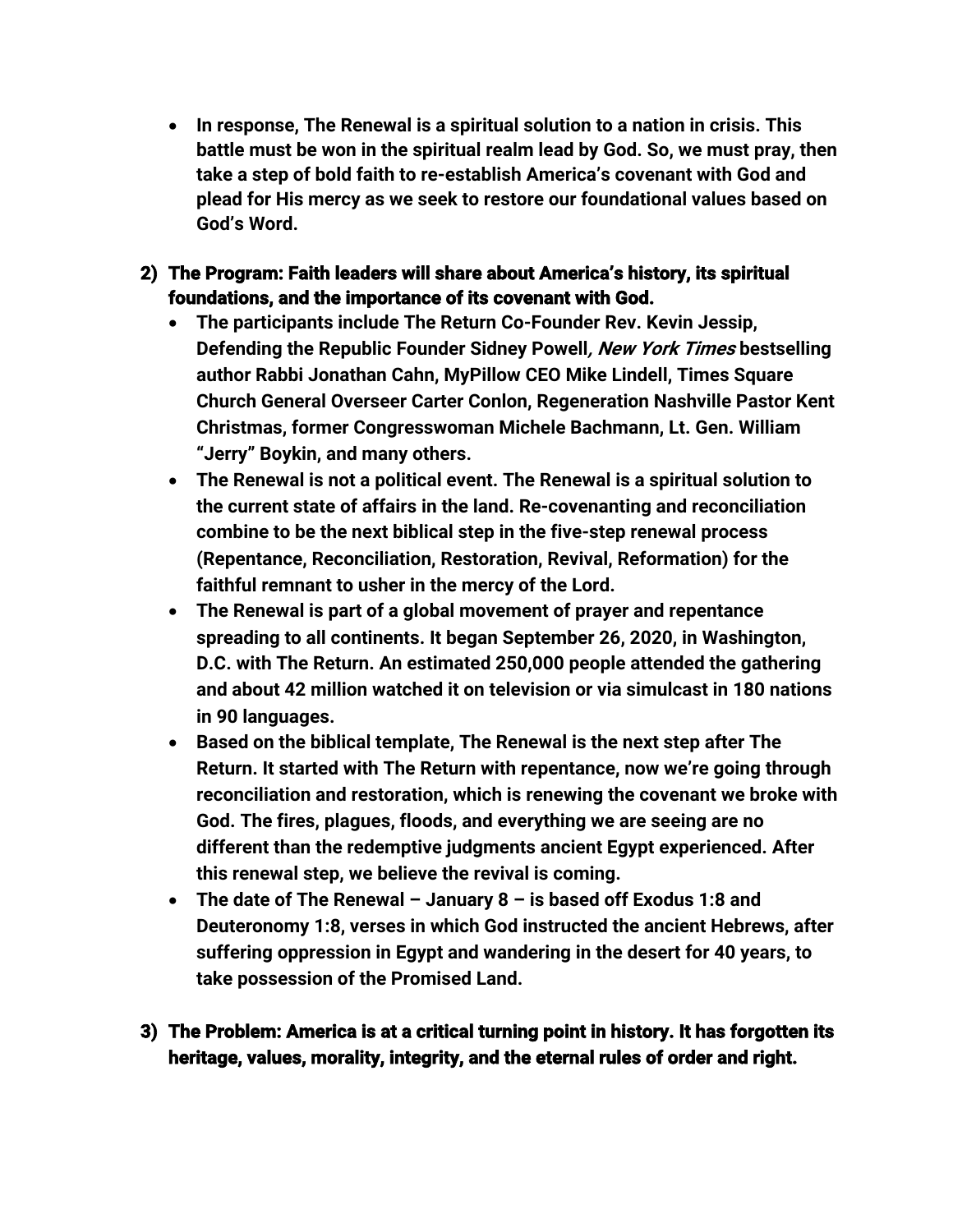- **This nation was founded upon the Word of God that the Pilgrims brought to America aboard the Mayflower and embedded in the Mayflower Compact. The United States' governing documents – the Declaration of Independence, U.S. Constitution and Bill of Rights – all echoed the voice of the Creator, but America, as a nation, has turned away from God.**
- **Is there a time when the "cup of iniquity" gets so full that America comes to an end? Are we at the point when God lifts His hand of protection and permits judgment?**
- **Based on the biblical template, the "fullness of America" will arrive when four events converge, as evangelist Perry Stone shared in his latest book, America's Apocalyptic Reset:**
	- § **God's sovereign purpose for the nation has been completed.**
	- § **The inhabitants of the land reject the Bible and its principles.**
	- § **People in the nation no longer repent and harden their hearts to the truth.**
	- § **Abominations become legal and acceptable laws to the majority of the people.**
- **America may not be destroyed or cease to exist, but when national sin and rejection of God's laws persist, according to the pattern in ancient Israel, the following will happen:**
	- § **God will permit the nation to be ruled by bad leaders.**
	- § **God will permit strangers to rise higher than His people.**
	- § **God will not deliver us from those who hate us.**
	- § **God will allow economic challenges.**
	- § **God will lift His hand of protection to allow natural disasters to take place.**
- **The purpose of such distress is to lead people to repentance because only repentant men and women can enter heaven.**
- **In a nutshell, America's "cup of iniquity" is so full that its teetering on the edge, and the things that happened in ancient Israel before its destruction are now happening in America, including plagues.**

## **4) The Renewal Comes Amid Historic Anniversaries**

• **On November 25, Americans celebrated the 400th anniversary of the first Thanksgiving, so we will renew the covenant that the Pilgrims made with God in the Mayflower Compact, which was drafted, 'In the name of God, Amen."**